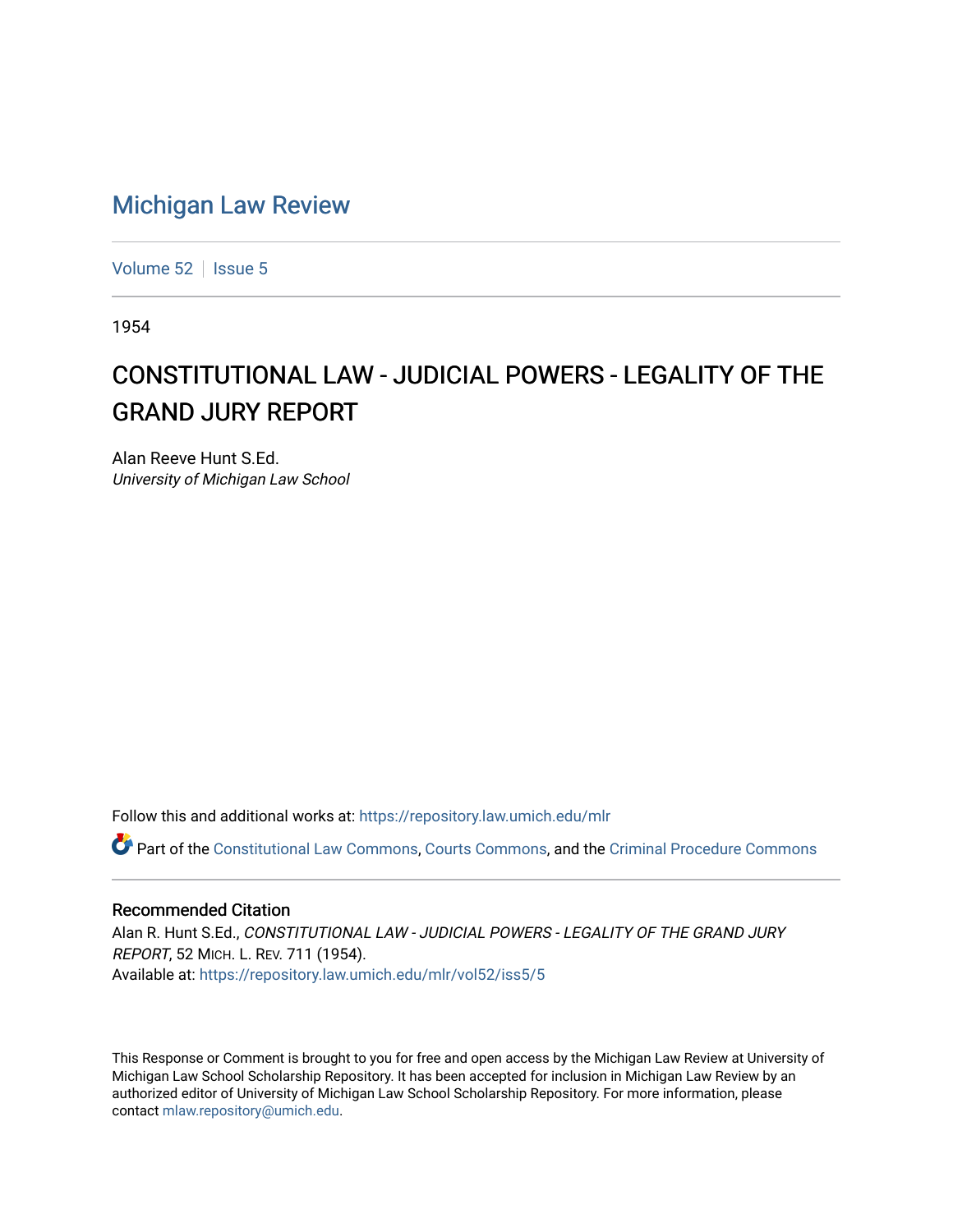## **COMMENTS**

CONSTITUTIONAL LAW - JUDICIAL POWERS - LEGALITY OF THE GRAND JuRY REPORT-On December 2, 1952, a federal grand jury for the United States District Court for the Southern District of New York, in a "presentment" made to that court, took the State Department severely to task for what it considered to be a conspicuous failure in handling the problem of subversive employees, United States citizens,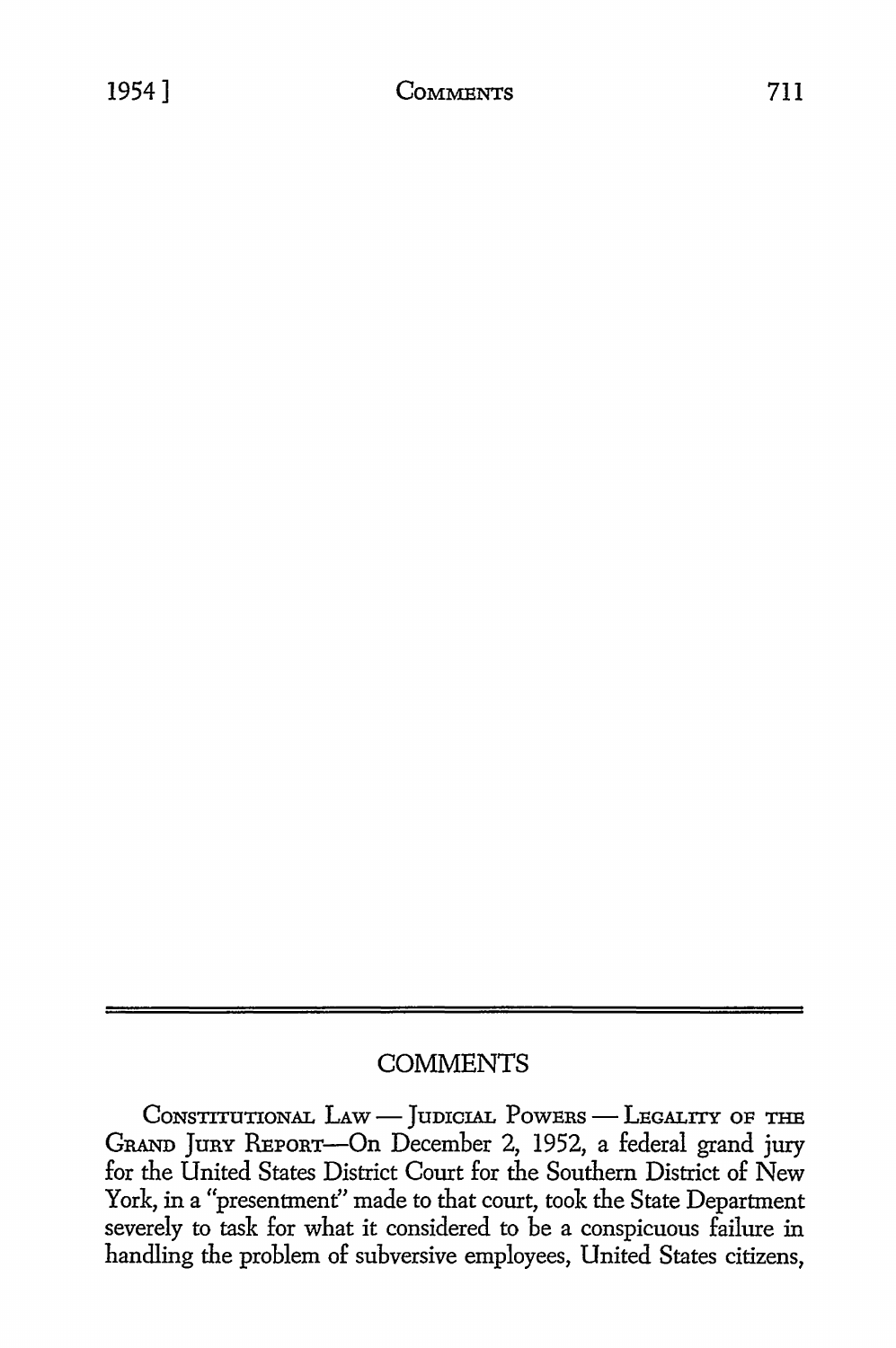at the United Nations. It further charged the State Department with impeding the grand jury's progress in attempting to fix responsibility for the failure upon certain State Department officials.<sup>1</sup> On October 11, 1951, the Camden County grand jury presented to the Superior Court of New Jersey for Camden County a report in which various irregularities in connection with the management of the county jail were charged. The sheriff of the county moved to expunge from the record portions of this report alleged to be defamatory as to him. An order denying this motion was subsequently upheld by the Supreme Court of New Jersey in *In re Presentment by Camden County Grand Jury.*<sup>2</sup>The October grand jury of Westchester County, New York, in its report on the so-called "Peekskill Riots" of 1949, roundly criticized the American Civil Liberties Union for publishing a report entitled "Violence in Peekskill." The grand jury described the Union's report as ''based on a biased assumption as to the underlying cause of the disorder" and found that "much of its text and some of its conclusions are so far from the truth as to be scandalous."<sup>3</sup> In Tennessee, a grand jury which two years ago investigated charges of "immoral practices" in a Memphis high school reported to the court that the charges were wholly unfounded. Incorporated in the report was a statement that Mrs. Maurine D. Hayslip, a teacher at the high school who had first publicized the charges, had "viciously maligned" the school and that her continued employment in city schools would be "unadvisable and a disservice to the community." A motion by Mrs. Hayslip to expunge this portion of the report was denied by the Supreme Court of Tennessee in *Hayslip v. State*.<sup>4</sup> The October grand jury for the United States District Court for the Southern District of New York, in a "presentment" issued November 25, 1952, said that certain non-Communist affidavits filed by union officials under section 9(h) of the Taft-Hartley Act were not "worth the paper they are written on" and that the filing of such affidavits was a "subterfuge." The union officials, who were not named, had invoked the privilege against self-incrimina-

1 N.Y. TIMES, Dec. 3, 1952, p. 1:8. The text of the "presentment" is set out at page 19:1. illustrative of the general tenor and effect of the presentment is the *Times'* headline on the front page: "Clearing of Spies for UN Laid to State Department by Defiant US Jury Here."

210 N.J. 23, 89 A. (2d) 416 (1952). The able and detailed opinion is by Chief Justice Vanderbilt.

<sup>3</sup>N.Y. TIMES, June 17, 1950, p. 1:6. Excerpts from the grand jury report, from which these quotations are taken, are printed on page 2:3. A statement by the American Civil Liberties Union in reply was issued on August 20, and appeared in N.Y. TIMES, Aug. 21, 1950, p. 7:5.

<sup>4</sup>193 Tenn. 643, 249 S.W. (2d) 882 (1952). The portions of the report to which objection was made are set forth in the opinion of the court at 645-646.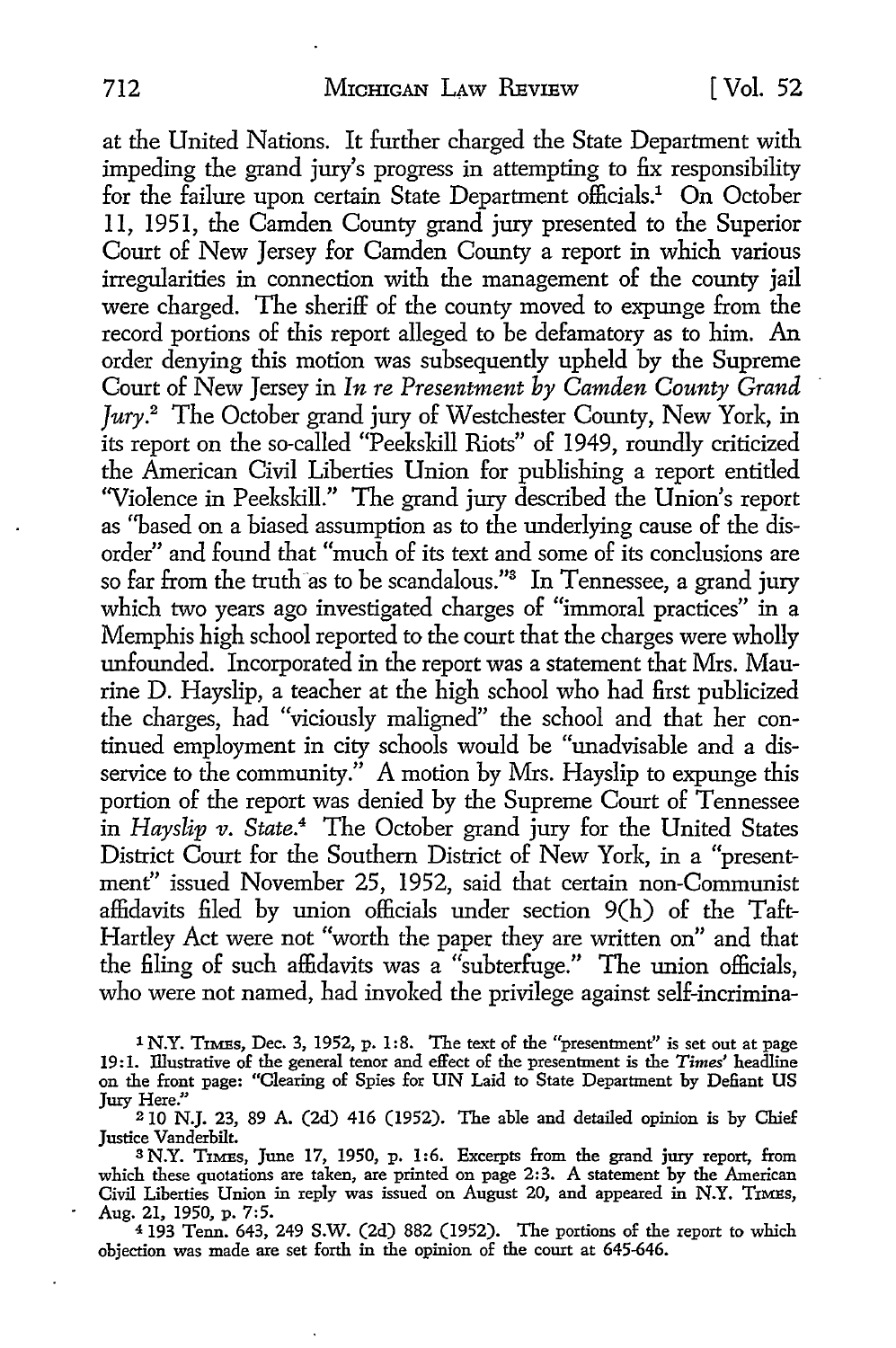tion when subpoenaed in connection with an investigation of possible violations of conspiracy and perjury laws arising out of the non-Communist affidavit provision of the Taft-Hartley Act. 'The grand jury recommended that the National Labor Relations Board revoke the certification of the unions involved.<sup>5</sup> Two unions and four union officials individually moved to expunge this "presentment" from the records of the court. The district court granted the motion in *Application of United Electrical W orkers.6* 

Despite an obvious diversity in the circumstances giving rise *to*  these grand jury reports, they possess a common, significant characteristic which it is the purpose of this comment to explore. The characteristic is this: in none of these instances was a group or an individual charged with an offense against the criminal law of state or nation, nor was the report intended to serve as the basis for such a charge. While it is indisputably the function of the grand jury to present and to indict for violations of the law of its jurisdiction, serious question may be raised about grand jury reports which go beyond this in censuring individuals and groups for conduct which, however blameworthy, cannot for one reason or another be made the basis of criminal sanction. The legality of reports of this nature has been commonly tested in two ways:  $(1)$  by a motion to expunge from the records of the court such portions of the report as are alleged to be both defamatory and outside the province of the grand jury, and (2) by an action for libel against one or more of the grand jurors themselves.<sup>7</sup> The theory behind a libel

<sup>5</sup>The NLRB did in fact issue an order directing the petitioners in this action to affirm the truth of the non-Communist affidavits which they had filed previously. Failure to file affirmations was to result in a declaration by the Board that the union was not in compliance with §9(h) of the Taft-Hartley Act. Counsel for the Board admitted that the sole basis for this order was the grand jury "presentment." On January 27, 1953, the Board was permanently enjoined from ordering this reaffirmation. United Electrical, Radio & Machine Workers v. Herzog, (D.C. D.C. 1953) llO F. Supp. 220. This grand jury was not the same body which a week later filed a report dealing with subversion in the United Nations (see note 1 supra), although both were attached to the same court.

<sup>6</sup>Application of United Electrical, Radio & Machine Workers of America, (D.C. **N.Y.**  1953) lll F. Supp. 858. The case presents an example of the severity of the consequences which a grand jury recommendation may have.

7 A third procedural form in which the issue has been presented, far less frequently, is the contempt proceeding by the court against one or more of the grand jurors. See, e.g., Coons v. State, 191 Ind. 580, 134 N.E. 194 (1922); State ex rel. de Armas v. Platt, 193 La. 928, 192 S. 659 (1939). As with the libel cases, the result turns on the question whether the statements to which exception is taken are privileged or not. Finally, there are a few cases in which the action has been one for a writ of mandamus to compel the elimination from the records of objectionable portions of grand jury reports. This remedy has been unsuccessful in the states of Missouri [State ex rel. Lashly v. Wurdeman, (Mo. 1916) 187 S.W. 257] and Nevada [State ex rel. Weber v. McFadden, 46 Nev. 1, 205 P. 594 (1922)] for the reason that the decision whether or not to expunge is considered to involve discretion. In Michigan, however, the distinction between ministerial and dis-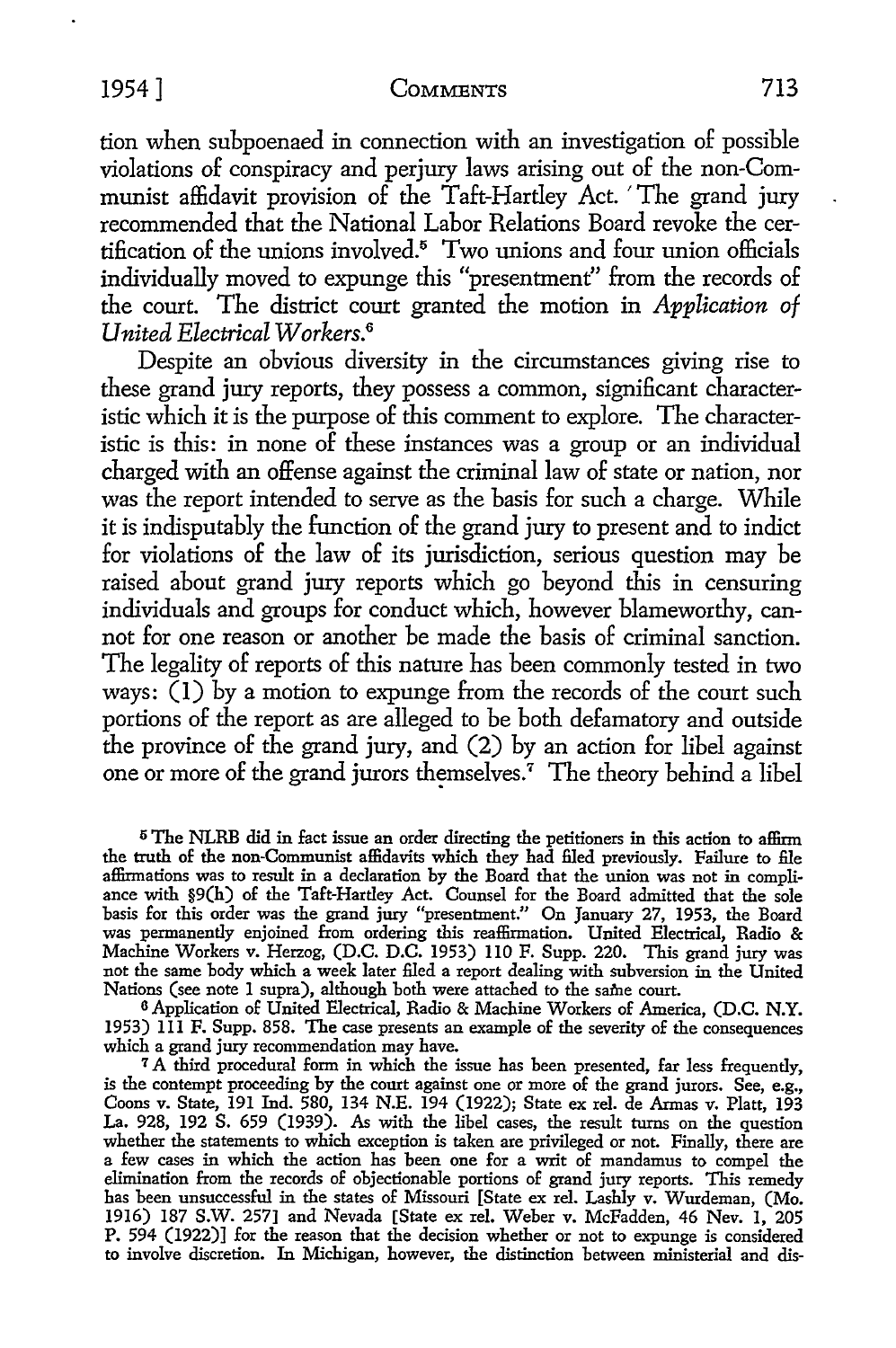action is that a report which is extra-judicial is not privileged, as a proper indictment and presentment concededly are. An examination of the authorities reveals an irreconcilable conflict of opinion, although a fair majority of the cases appear to support the view that the grand jury should be limited to presentments and indictments which charge a crime. More useful than mere citation of authority is an analysis of the major arguments employed by courts and writers in attempting to delimit the proper sphere of grand jury report and recommendation. A commonplace in the reported cases is a vast display of inconsistency in the use of the terms "indictment," "presentment," and "report." From a brief explanation of these terms this discussion will proceed to an examination of the major premises and the holdings of cases in which the issue of the proper scope of the grand jury's function has been raised.

I

It may be well at the outset to note the distinction between an indictment and a presentment, although the distinction is of relatively minor significance today. Technically, an indictment is a formal and written accusation made by the public prosecutor which is submitted to the grand jury in order that it may determine from the evidence whether the accusation, if proven, would be sufficient to secure the conviction of the accused. If this is found by the grand jury to be the case, the words "A True Bill" are generally endorsed on the document, attested by the foreman; if the accusation and· the evidence are found to be insufficient to sustain a conviction, the grand jury "ignores" the bill. A presentment, on the other hand, is traditionally an accusation of crime made by the grand jury from its own knowledge or from evidence supplied by witnesses or one or more of its own members. This presentment furnishes the basis upon which the prosecuting attorney frames an indictment, which is then endorsed by the grand jury in the usual fashion. Far more important is the distinction between a presentment or indictment on the one hand, and a report on the other. Judicial usage in the matter is well summarized by the court in *In re Report of Grand Jury:* 

"In some of the reported cases the matter asked to be expunged was spoken of as contained in a 'presentment,' and in others as

cretionary acts has not served as a bar to the writ, and the remedy has been employed with success. See Bennett v. Kalamazoo Circuit Judge, 183 Mich. 200, 150 N.W. 141 (1914), followed in Oakman v. Recorder of the City of Detroit, 207 Mich. 15, 173 N.W. 346 (1919).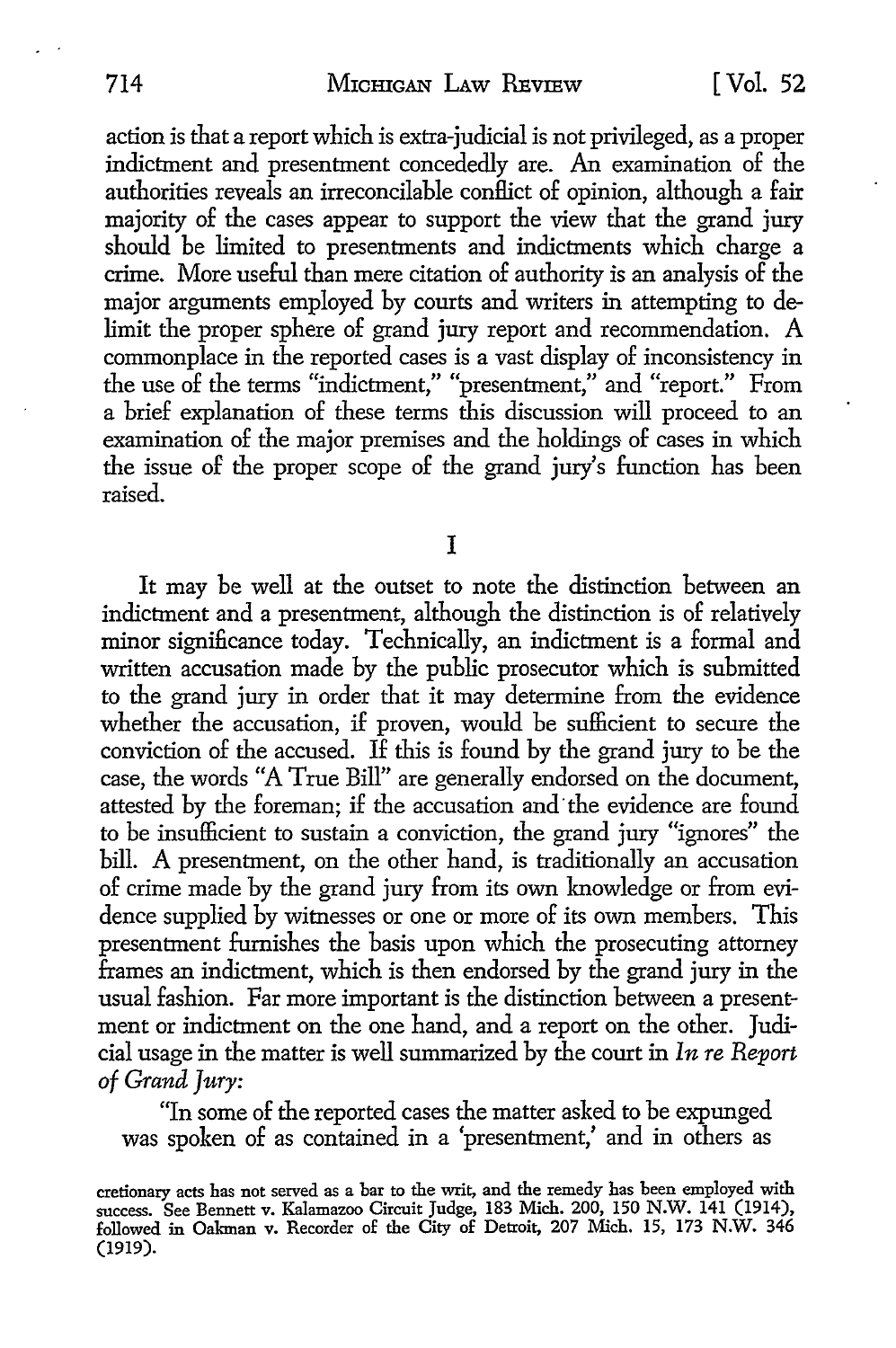being contained in the 'report' of the grand jury. These terms are used synonymously, not in a technical sense, but as indicating a written communication made by a grand jury and filed with the court, wherein there is no crime charged and no facts upon which<br>an indictment could be framed...."<sup>8</sup>

In order *to* foster precise analysis, an attempt will be made in this discussion *to* reserve the use of the terms "indictment" and "presentment" to instances in which the commission of a crime is charged, and *to* use the term "report" to signify commentary on all other matters. The immediate concern here is with such "reports," whether called "reports" or "presentments." The focal point of inquiry, moreover, is the report of the type in which individuals are specifically singled out by name, office, or clear implication.<sup>9</sup> It is the legality of this type of report which is the subject of strenuous contention.<sup>10</sup>

II

Inspection of a substantial number of cases in which the legality of grand jury reports has been tested reveals attitudes both of wide judicial tolerance and approval,<sup>11</sup> and of a strict approach limiting the grand jury to the endorsement of criminal charges. Each position is supported by stout advocates, and the arguments on either side are

s 152 Md. 616 at 630, 137 A. 370 (1927).

<sup>9</sup>The statutes of many states authorize or require the grand jury to make general investigations into the conditions of public institutions such as jails, hospitals, and the like. There is relatively little dispute as to the propriety of investigations and reports of this type, which are generally conceded to be within the grand jury's common law prerogative as well. A typical statute is N.Y. Crim. Proc. (McKinney, 1945) §260: *"Grand jury mmt inquire as to persons imprisoned on criminal charges and not indicted, and the misconduct of public officers.* The grand jury must inquire, I. Into the case of every person imprisoned in the jail of the county, on a criminal charge, and not indicted; and 2. Into the willful and corrupt misconduct in office, of public officers of every description, in the county. 3. The grand jury may inquire into the condition and management of the public prisons in the county." The argument that the power to investigate into the conditions of public office necessarily implies the power to report upon the conduct of individual officials is considered in Part III of this comment. It should be noted, however, that it is perfectly possible to empower a grand jury to make the broadest sort of investigations while at the same time insisting that it refrain from comment upon individuals unless the commission of an unlawful act is involved. The scope of the power to investigate doubtless determines the scope of the power to indict; it does not have to determine the scope of the power to

report. 10 The distinction between the two types of report is emphasized in Dession and Cohen, ''The Inquisitorial Functions of Grand Juries," 41 YALB L.J. 687 at 706 (1932): "The varying receptions accorded reports suggest their separate consideration in two groups: *first,* those addressing themselves to a general condition; and *second,* those censuring particular persons."

<sup>11</sup>An attitude well exemplified by In re Presentment by Camden County Grand Jury, 10 N.J. 23, 89 A. (2d) 416 (1952).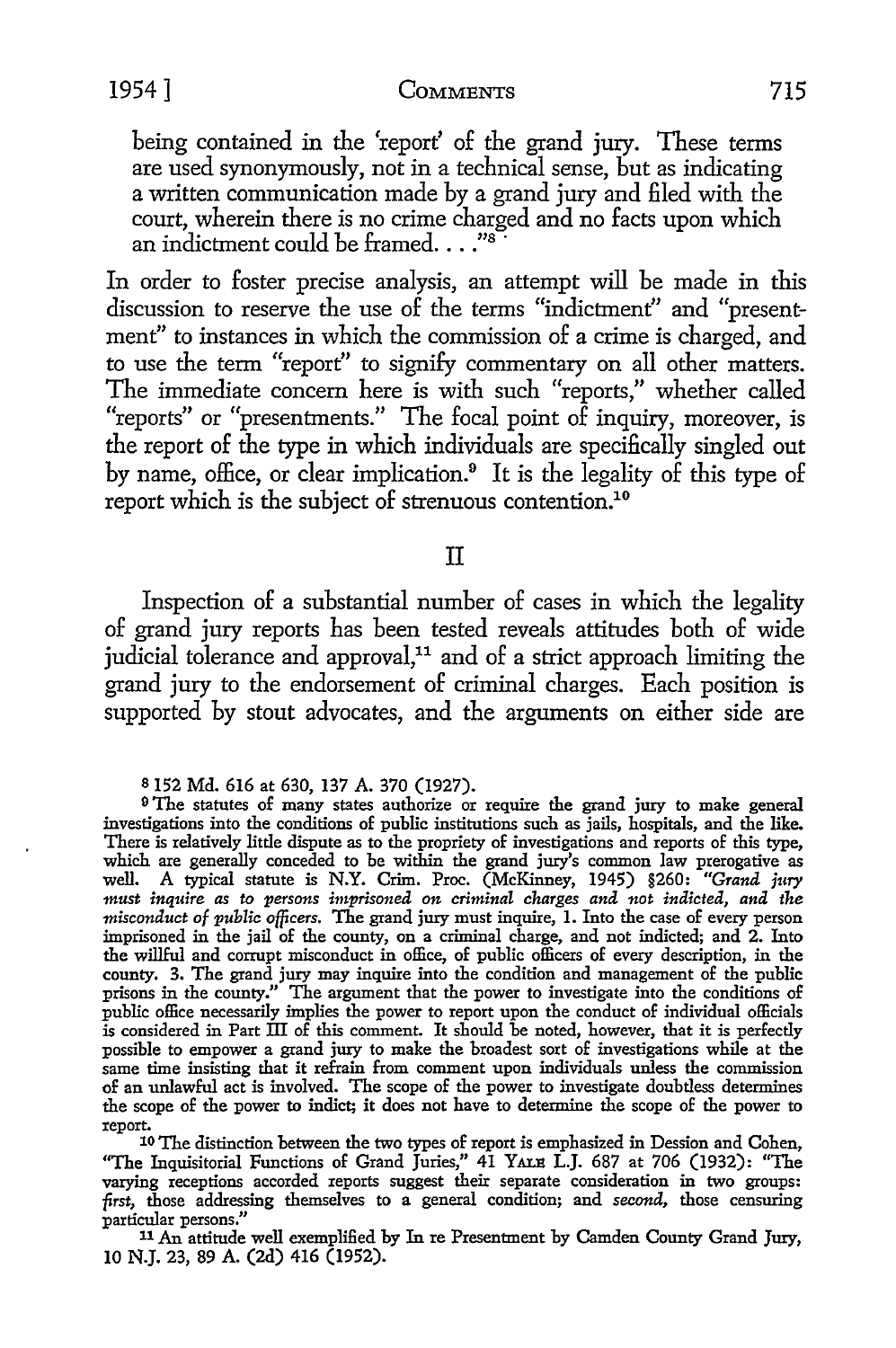worth scrutinizing in some detail. Those who doubt the legality of grand jury reports usually make one or more of the following points:

(I) Although at its inception and for many generations thereafter the chief office of the grand jury was to serve as a shield for the English citizen against oppression by the crown, the grand jury in this country came naturally to have an additional purpose. While continuing as the major vehicle for bringing law-breakers to trial, it was soon found to be a "means of protection to the citizen against the dangers of a false accusation, or the still greater peril of a sacrifice to public clamor."12 Accepting the premise that this is an important part of the grand jury's role, one can still say that a grand jury must necessarily act only upon violations of the criminal law. This ensures that the citizen will not be publicly pilloried for conduct which, though not illegal, may be highly offensive to accepted mores in a particular locality. In this view, to permit a grand jury to censure an individual according to its own canons of law and morality is to permit the grand jury to subvert the very principle it was developed to protect.

(2) The major argument against the grand jury report, however, proceeds less from any theoretical view as to the purposes of the grand jury and more from a sense of what is fundamentally fair. The gist of the argument is simply that whereas an indictment or a presentment is but a prelude to a trial in which the accused is furnished with a forum wherein to answer his accusers, the grand jury reports stamp the individual with a stigma which it is well nigh impossible to erase. A forceful statement of the argument appears in *People v. McCabe:* 

"A presentment [report] is a foul blow. It wins the importance of a judicial document, yet it lacks its principal attributes-the right to answer and to appeal. It accuses but furnishes no forum for a denial. No one knows upon what evidence the findings are based.... The presentment  $[{\rm report}]$  is immune. It is like the 'hit

<sup>12</sup> REPORT OF SELECT COMMITTEE ON CODE OF CRIMINAL PROCEDURE 125 (1855), quoted in the opinion in In re Wilcox, 153 Misc. 761 at 765, 276 N.Y.S. 117 (1934). The point is stressed repeateclly by judges and writers. See, e.g., the description of the dual function of the grand jury in Application of United Electrical, Radio & Machine Workers of America, (D.C. N.Y. 1953) 111 F. Supp. 858 at 863: "One [function] was to accuse those believed to have violated the laws and to bring them to trial. The other, equally important and sometimes overlooked in this modem day, was to protect the citizen against unfounded accusation of crime, whether by public officials or by private citizens."<br>In 2 KENT, CoMMENTARIES 9 (1827), the grand jury is classified under the rights of personal security, and in 3 STORY, COMMENTARIES ON THE CONSTITUTION 658 (1833), the author states that the grand jury is of great importance in securing citizens against ill-founded and vindictive prosecutions. See also Hale v. Henkel, 201 U.S. 43 at 59, 26 S.Ct. 370 (1906).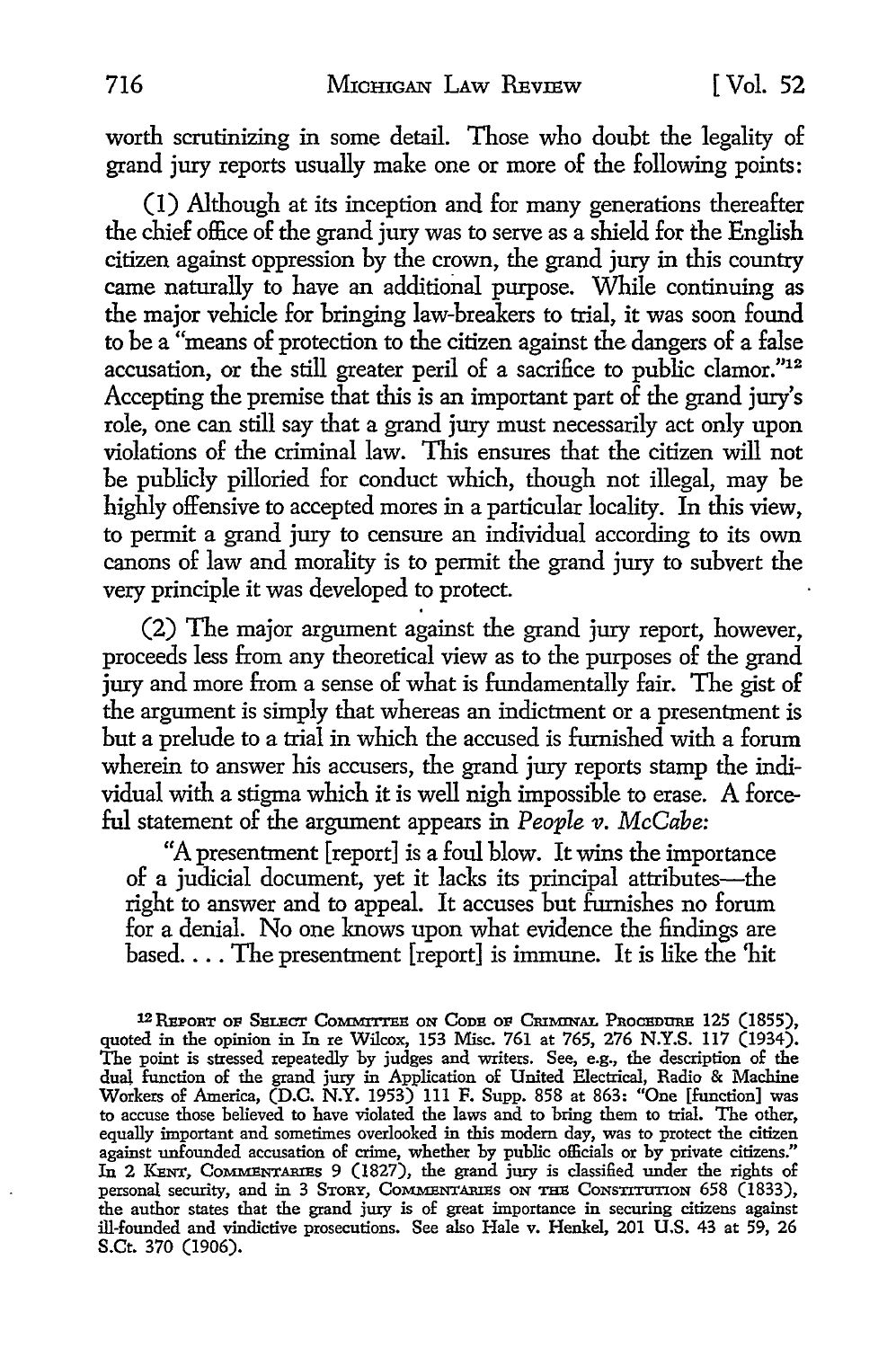## 1954] **CoMMENTS** 717

and run' motorist. Before application can be made to suppress it, it is the subject of public gossip. The damage is done. The injury it may unjustly inflict may never be healed."13

Lending particular weight to this argument are a number of reasons why the report of a grand jury, whether the charges it makes are in fact true or false, is especially pernicious. These may be viewed as arguments subordinate to but supporting the principal contention just stated.

(a) *Importance the grand jury report assumes in the public mind.*  Since it is generally understood that a grand jury is a body which carefully weighs the evidence in order to determine whether criminal charges may be brought, and since it is properly considered to be an arm of the court, its pronouncements are inevitably clothed with a certain judicial sanctity.<sup>14</sup> There is frequently and understandably little popular disposition to question the absolute reliability of its findings. The result is that the individual who is censured by a grand jury labors under a very grave handicap in seeking exoneration and the reestablishment of his reputation. Even the successful litigant who has sought to expunge the offensive passages has won a shallow victory; the grand jury has already spoken.

(b) *Secrecy of the proceedings.* A principal characteristic of the grand jury proceeding is its secrecy. The oath which enjoins secrecy upon the grand juror is of very ancient origin, and in many jurisdictions survives much as it was administered in 1681.<sup>15</sup> While the pledge to keep inviolate the grand jury deliberations does not appear in the oaths of all states. it has been held to be a binding obligation on the basis

1s 148 Misc. 330 at 333, 226 **N.Y.S.** 363 (1933).

14 Many decisions emphasize the point. Representative is the followmg quotation, from Application of United Electrical, Radio & Machine Workers of America, (D.C. **N.Y.**  1953) lll F. Supp. 858 at 861: "And the accusation, coming as it does, from a quasijudicial body which occupies a position of respect and dignity in the community, carries greater weight than a similar charge from a private person. The widespread publication of the charges and the identification of petitioners as the offenders subjected them to public censure to the same degree as if they had been formally accused of perjury or conspiracy."

15 The oath, as it was administered in that year in the proceedings against the Earl of Shaftesbury, is worth quoting in full: "You shall diligently inquire and true presentments make of all such matters, articles and things, as shall come to your own knowledge, touching this present service; *the king's counsel, your fellows' and your own, you shall keep secret;* you shall present no person for hatred or malice; neither shall you leave any one unpresented, for fear, favor or affection, for lucre or for gain, or any hopes thereof; but in all things you shall present the truth, the whole truth, and nothing but the truth, to the best of your knowledge. So help you God." Italics added. This form of the oath is set out in Thompson and MERRIAM, JURIES 649-650 (1882). See also 1 HoLDSWORTH, HisTORY oF ENGLISH LAw, 3d ed., 322 (1922).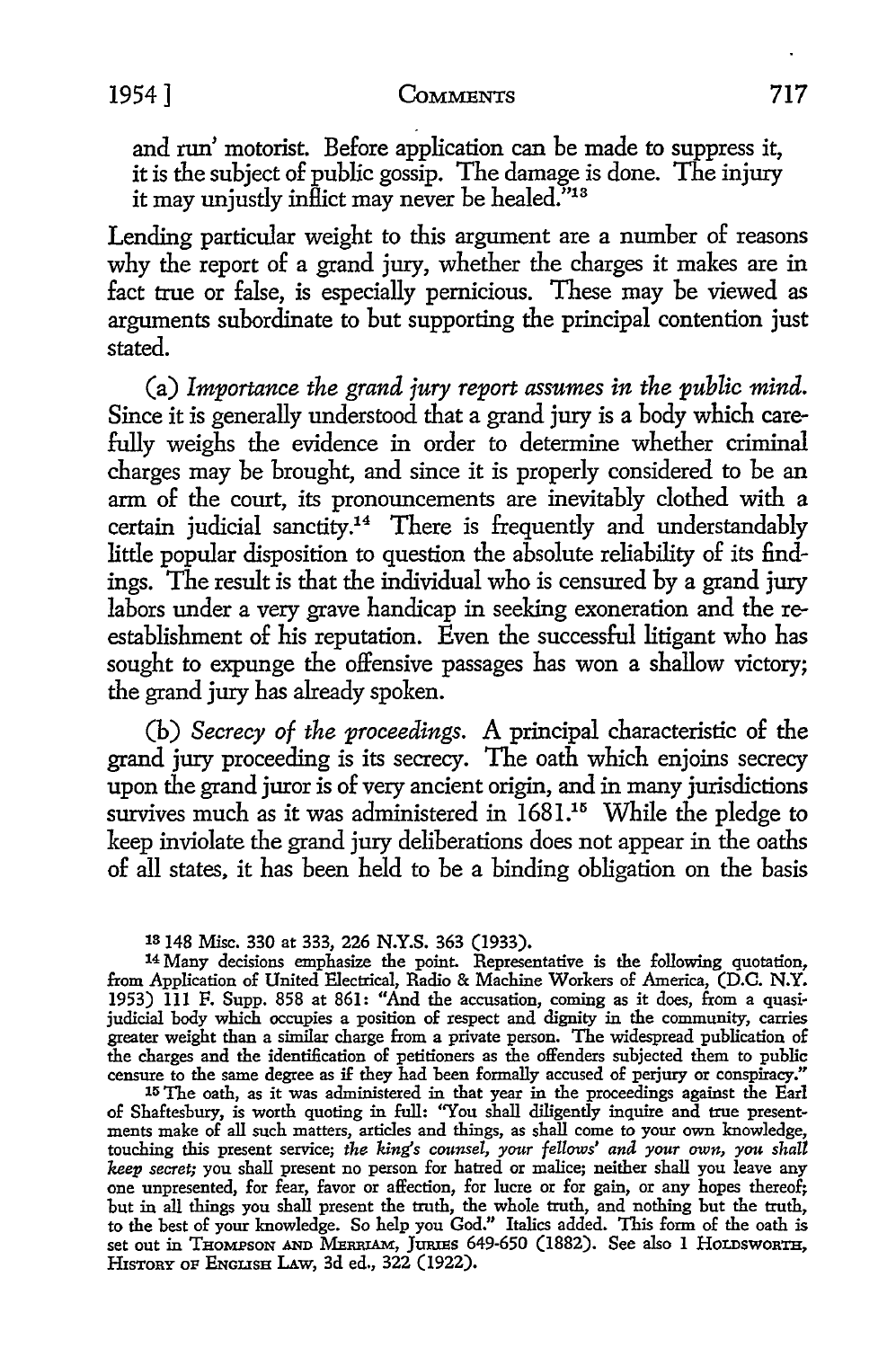solely of public policy considerations.<sup>16</sup> Whatever the source, a requirement of secrecy seems likely to continue as an integral part of the grand jury system.<sup>17</sup> The implications of the requirement for an individual who has been criticized in a grand jury report are at once apparent. The manner in which the grand jury arrived at its conclusions, the nature of the evidence on which the report was based (its legal sufficiency a matter of pure conjecture), the witnesses who may or may not have been examined—all of this is known only to the jurors themselves. An accusation made without the slightest opportunity on the part of the accused to know the basis of the charges is offensive to the best traditions of Anglo-Saxon. justice. That it is not, strictly speaking, an accusation of crime for which the individual will be obliged to stand trial does not in many instances render it any the less offensive.

(c) *Irresponsibility of the grand jury.* By the most deliberate intent on the part of those who channelled its development, the grand jury emerged as an essentially irresponsible body, in the sense that it is legally accountable to no one. At first the notion was to create a bulwark against oppression by the crown, in the person of citizens free to exercise an independent judgment in the endorsement of criminal prosecutions. In this country independence of the electorate rather than independence of the Crown was the significant feature.18 Selected rather than elected, the grand jury was well designed to shield the individual from the possible consequences of popular passion. It enjoyed, and enjoys today, a very considerable degree of independence

16 THOMPSON AND MERRIAM, JURIES 738-739 (1882), record that the injunction of secrecy is preserved in the oath in all but nine states. It has been held that the obligation is binding, moreover, even though not formally a part of the oath. Little v. Commonwealth, 66 Va. 921 at 930 (1874).

<sup>17</sup> A succinct modern statement of the reasons underlying the secrecy requirement appears in United States v. Amazon Industrial Chemical Corp., (D.C. Md. 1931) 55 F. (2d) 254 at 261: "The reasons which lie behind the requirements of secrecy may be summarized as.follows: (1) To prevent the escape of those whose indictment may be contemplated; (2) to insure the utmost freedom to the grand jury in its deliberations, and to prevent persons subject to indictment or their friends from importuning the grand jurors; (3) to prevent subornation of perjury or tampering with the witnesses who may testify before the grand jury and later appear at the trial of those indicted by it; ( 4) to encourage free and untrammeled disclosures by persons who have information with respect to the commission of crimes; (5) to protect the innocent accused who is exonerated from disclosure of the fact that he has been under investigation, and from the expense of standing trial where there was no probability of guilt." The court notes that of all of these only the last is intended for the protection of the individual whose case is being considered by the grand jury. On the secrecy requirement see also THOMPSON AND MERRIAM, JURIES 739 (1882); United States v. Smyth, (D.C. Cal. 1952) 104 F. Supp. 283. Rnle 6(e) of the Federal Rules of Criminal Procedure, 18 U.S.C. (1946), prohibits the disclosure of matters occurring before federal grand juries.

18 Among the many cases in which this point has been made is Application of Texas Co., (D.C. ill. 1939) 27 F. Supp. 847.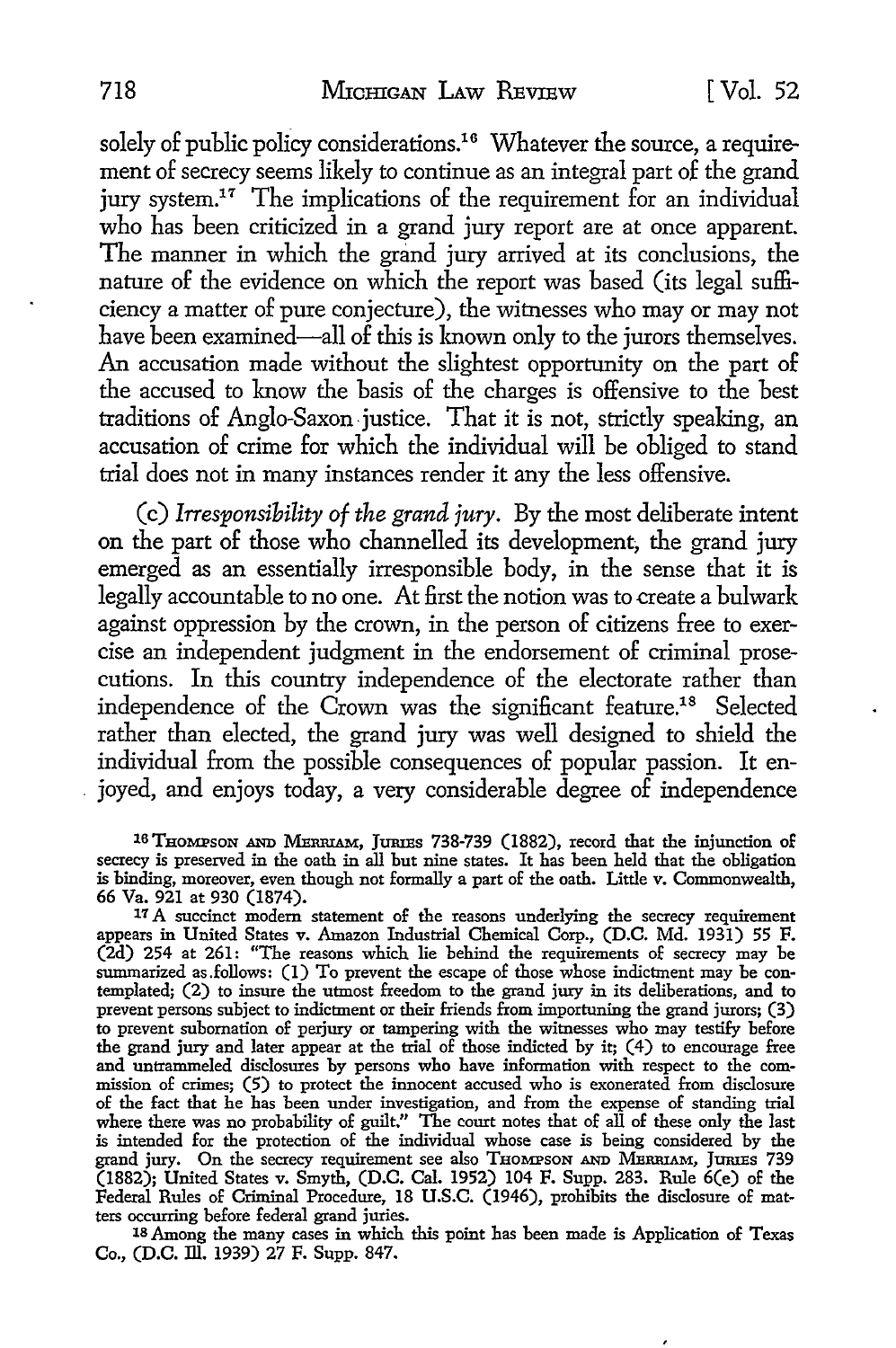from the public prosecutor himself, if it wishes to assert that independence. Political non-accountability, highly desirable from the standpoint of securing unbiased presentments and indictments, is a factor heightening the possibility of oppressive grand jury action in the matter of reports. Legislative investigations conducted in a patently unfair manner are subject to correction through public dissatisfaction which can be expressed at the polls. Political chastisement of a grand jury which has acted unjustly is impossible.

(d) *Lack of objective standards.* It is not intended to suggest that in finding true bills a grand jury acts always in a restrained and objective fashion. In determining whether grounds exist for prosecution of alleged offenders, however, a grand jury has a relatively fixed set of standards upon which to act. The crime charged is one defined, perhaps over a period of centuries, in the statutes or at common law. The grand jury can be carefully instructed as to the necessary elements in the state's case and as to what is legally sufficient evidence. In sharp contrast is the mixture of law, ethics and individual notions of morality which guide the grand jury in censuring persons for non-criminal conduct. Here prejudices and predilections may result in the severest sort of condemnation for acts which might pass unnoticed in another community.19

(3) A rather different line of argument against the grand jury report is constructed upon the doctrine of separation of powers. Frequently a grand jury report concludes with various recommendations addressed to the executive or legislative branches of government. These may range from the suggested dismissal of a high school teacher to a recommendation that the National Labor Relations Board revoke the certification of a labor union.20 The objection in either case is that the grand jury, concededly an arm of the judicial branch of government, is put in the position of rendering an advisory opinion, something which the judiciary in this country has long been reluctant to do.

<sup>19</sup> See the notable dissent by Woodward, J., in Matter of Jones, 101 App. Div. 55 at 60, 92 N.Y.S. 275 (1905): "It cannot be said that it was ever contemplated that this body, created for the protection of the citizen, was to have the power *to set up its* own *standards of public or private morals,* and to arraign citizens at the bar of public opinion, without responsibility for the abuse of that power, and without giving to the citizen the right to a trial upon the accusations." Italics added.

<sup>20</sup> These examples are taken from the factual situations in Hayslip v. State, 193 Tenn. 643, 249 S.W. (2d) 882 (1952), and Application of United Electrical, Radio & Machine Workers of America, (D.C. N.Y. 1953) 111 F. Supp. 858, to give some idea of the varied nature of grand jury recommendations. Recommendations are often detailed in the extreme, occupying a major portion of the report.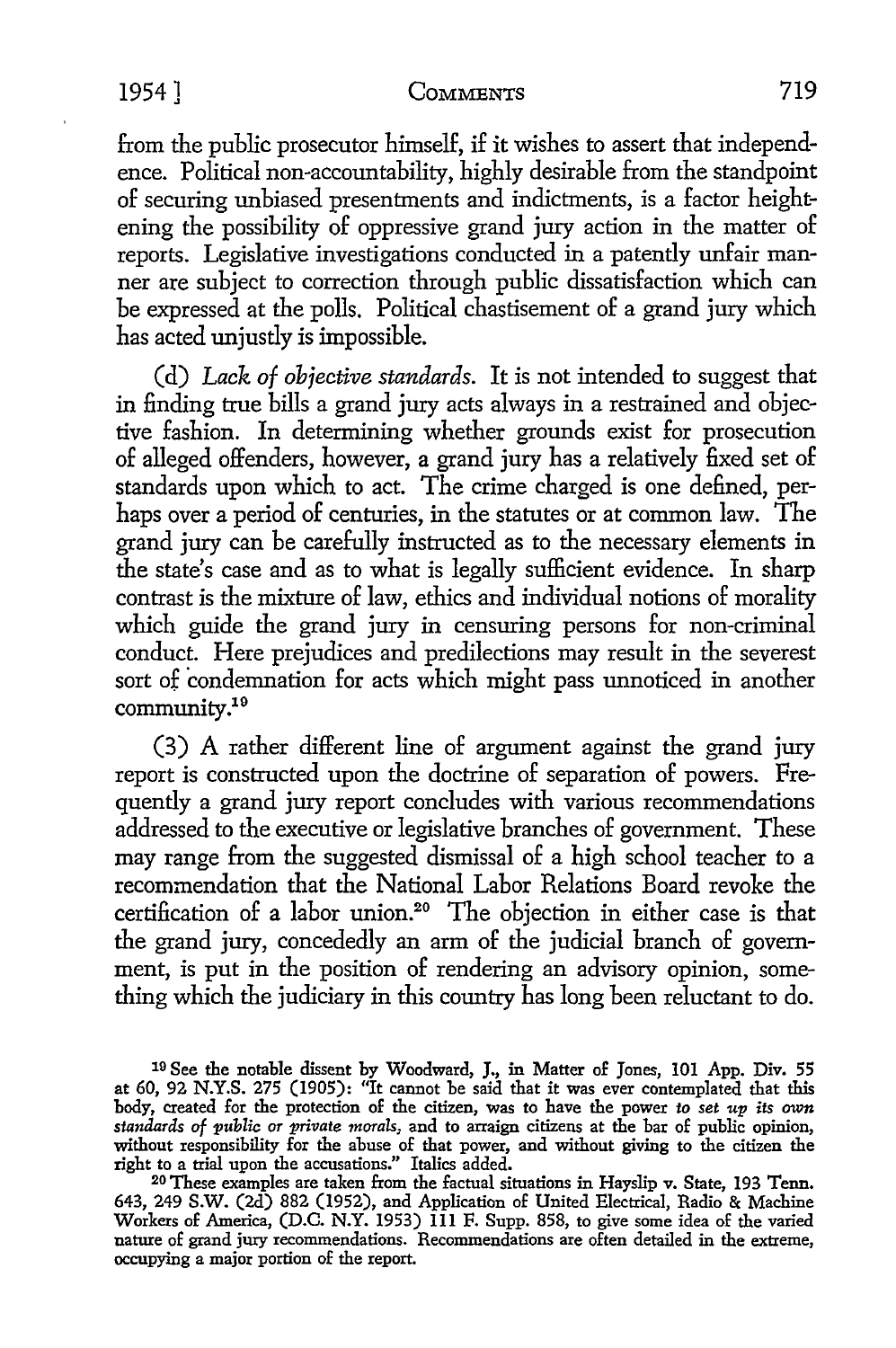Reports of this nature involve the courts in the working out of solutions to delicate political problems and mark a wide departure from the accepted rule of deciding issues only as they arise in actual litigation. The argument is most convincing in its application to the federal courts, which are expressly limited by the Constitution to the determination of concrete "cases or controversies."21 Intrusion by federal courts into the area of the so-called "political question" has been repeatedly condemned by the Supreme Court.<sup>22</sup> To support a federal grand jury's ability to give advice on policy matters it is necessary to \_argue that its powers exceed those of the court in some fashion, despite holdings that the jurisdictional limits of the grand jury are defined by those of the court to which it is an appendage.<sup>28</sup>

( 4) It is said that at least in the case of investigations which represent broad-gauge, intensive inquiries into corruption in public office, the grand jury is not properly equipped to do an effective job of investigating and of publicizing the results of its investigations. The concern, it must be repeated, is with investigation into official conduct which is reprehensible rather than illegal. Grand jury budgets are usually limited to the payment of fees of jurors and witnesses; rarely may grand juries retain their own counsel, accountants or detectives.<sup>24</sup> The jurors themselves are seldom skilled in the techniques of investigation and have only very limited amounts of time to devote to their duties as jurors.25 Finally, the secrecy requirement rules out public hearings or

21 **U.S. CoNST.,** art. fil, §2.

22 United States v. Evans, 213 U.S. 297, 29 S.Ct. 507 (1909); Muskrat v. United States, 219 U.S. 346, 31 S.Ct. 250 (1911); Coleman v. Miller, 307 U.S. 433, 59 S.Ct. 972 (1939). Strict regard for separation of powers was at the basis of the decision in Application of Texas Co., (D.C. Ill. 1939) 27 F. Supp. 847. The argument receives powerful emphasis in Application of United Electrical, Radio & Machine Workers of America, (D.C. N.Y. 1953) Ill F. Supp. 858 at 865, with the statement by the court that: "One may well ponder the result if each of the Grand Juries in the eighty-six Federal districts returned recommendations to the legislature and executive as to the conduct of their affairs. The circumstances of this case are particularly instructive, for the Grand Jury undertook to advise the other branches of government in a controversial and 'delicate field' [citing testimony on February 24, 1953, before the Committee on Education and Labor], the subject of continuing Congressional inquiry. Its advice to the NLRB impelled action which was subsequently stayed by the courts as beyond the NLRB's power. Thus, the Grand Jury succeeded in involving that agency in unauthorized action." See note 5 supra. A state decision stressing the point is In re Grand Jury Investigation, 173 Pa. Super. 197, 96 A. (2d) 189 (1953). · .

<sup>28</sup>United States v. Hill, (C.C. Va. 1809) 26 Fed. Cas. 315, No. 15,364; United States v. Smyth, (D.C. Cal. 1952) 104 F. Supp. 283; Application of United Electrical, Radio & Machine Workers of America, (D.C. N.Y. 1953) lll F. Supp. 858. 24 See annotation, 26 A.L.R. 605 (1923).

<sup>25</sup>Dession and Cohen, ''The Inquisitorial Functions of Grand Juries," 41 YALB L.J. 687 at 698 (1932), state that a regular grand jury in New York City devotes to its work five mornings a week, of two hours each, for one month. Special grand juries may be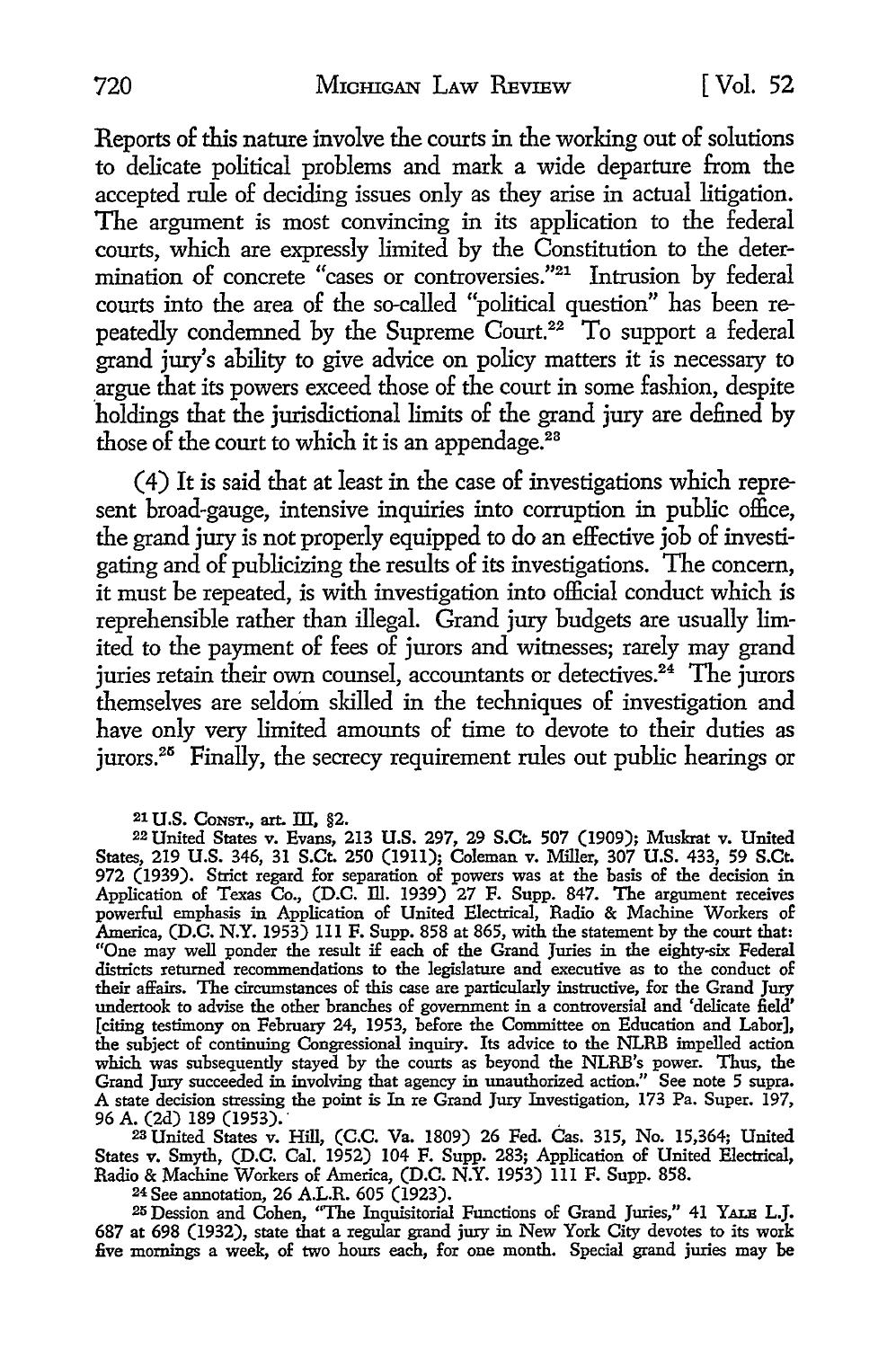the disclosure of testimony taken and makes it impossible to secure the sort of publicity obtainable by a legislative committee.

## III

Supporting the filing of reports by grand juries are arguments which seek to establish both the legality and desirability of such reports. Much of the argument proceeds on the basis of historical precedent and tends to become a matter of terminology, turning on the manner in which the word "presentment" is defined.<sup>26</sup> As a matter of substance, however, there seems to be a considerable body of evidence indicating that for centuries English. common law grand juries made reports in which no crime was charged, and that the practice continued in this country.27

A number of policy arguments in favor of the grand jury report are also advanced. Very frequently grand juries may uncover wrongdoing of the most flagrant sort which, perhaps through some quirk in the law, is not indictable.28 Should the grand jury in such a case remain silent and allow its investigation to go for naught? Should it not exert its very considerable influence on behalf of better government and

impaneled for longer periods to do more intensive work in a particular area. Similar observations are made by Medalie, "Grand Jury Investigations," 7 THE PANEL No. 1, p. 5 at 7 (1929).

26 E.g., Chief Justice Vanderbilt in In re Presentment by Camden County Grand Jury, 10 N.J. 23, 89 A. (2d) 416 (1952), defines "presentment" as referring to the findings of a grand jury with respect to derelictions in matters of public concern, and contends that "presentments" of this nature have been filed for centuries. It is certainly true that in the grand juror's oath as it was phrased in the seventeenth century and before, "presentment" is used in the broadest sense; there is no mention of the word "indictment." Professor A. M. Kidd, in "Why Grand Jury's Power is a Menace to Organized Crime," 12 THE PANEL No. 3, p. 32 at 33 (1934), strongly supports the propriety of grand jury reports and asserts that the accusation of suspected persons was only one of the functions of the English common law grand jury and that in fact at the time of Henry III the grand jury can be said to have exercised a "general superintendence over all the local details of the executive government" [citing 1 STEPHEN, HISTORY OF THE CRIMINAL LAW OF ENGLAND (1883)].

27 The use of reports was certainly widespread in New Jersey, as indicated by the extensive citation to reports contained in In re Presentment by Camden County Grand Jury, 10 N.J. 23, 89 A. (2d) 416 (1952).

28 There is much conduct on the part of officials which, while it would be condemned by every thinking citizen and taxpayer, cannot be made the basis for criminal prosecution. One situation is thus envisaged by Kidd, ''Why Grand Jury's Power is a Menace to Organized Crime," 12 THE PANBL No. 3, p. 32 at 34 (1934): "It is by no means uncommon for an investigation to disclose a general laxness and inefficiency and an administrative setup in which responsibility is divided and may be shifted. The conditions imperatively demand a clean-up, but it is perfectly clear that no trial jury will find that the guilty responsibility of any individual is proved to a moral certainty and beyond a reasonable doubt. Therefore it is useless to return indictments." It would appear, however, that the case where it is "perfectly clear" that no trial jury would ever convict is the very case in which a grand jury should be extremely reluctant to publish any accusations whatsoever.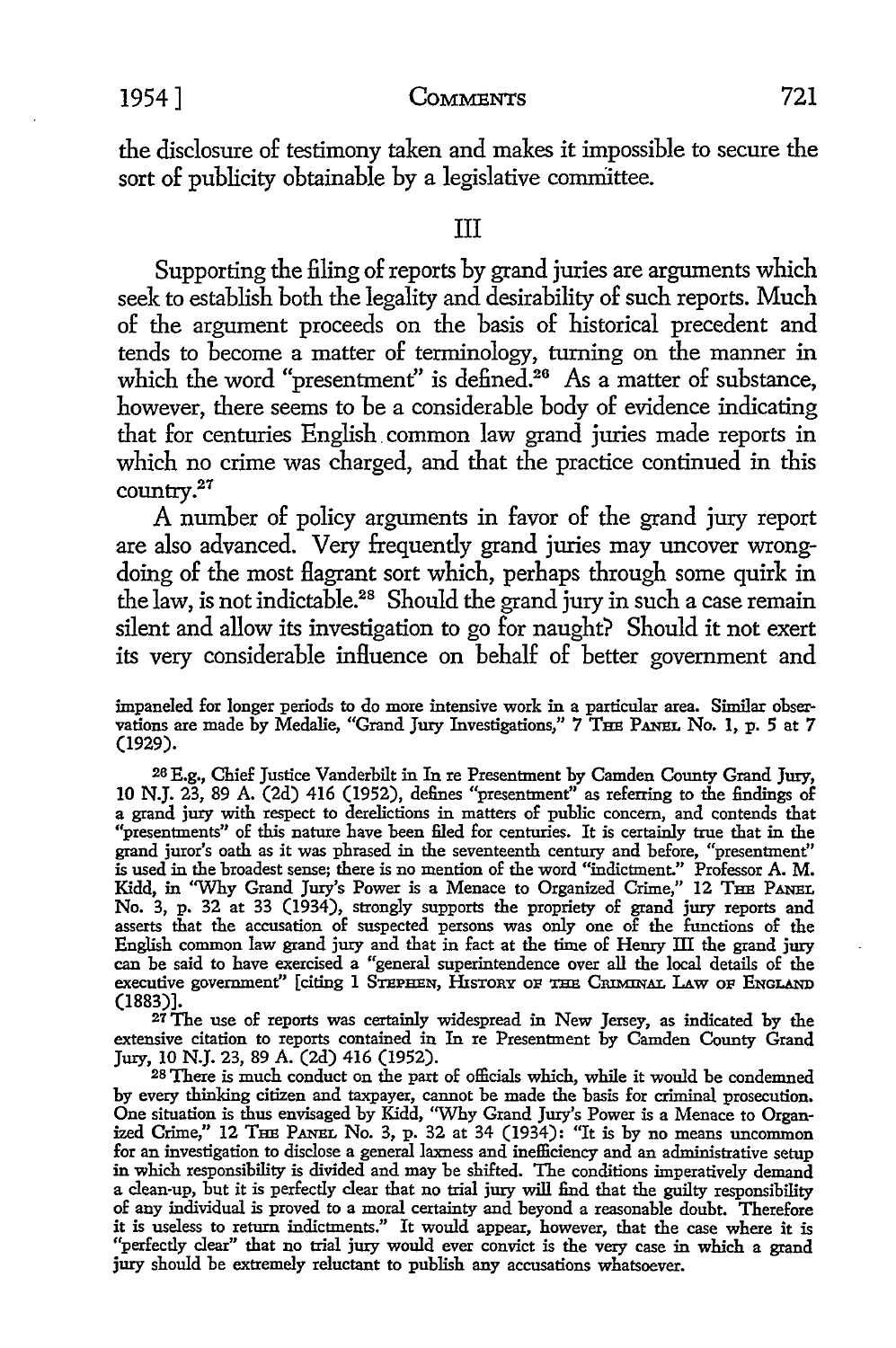better moral standards in the community? The permissible scope of grand jury investigation varies from state to state, but in the many jurisdictions in which it is given wide powers, to permit it to investigate and then to forbid it to report may seem to defy common sense. The court stated in *Irwin v. Murphy:* "Law and common sense combine to compel the conclusion that, if a grand jury is authorized and bounden to inquire of public offense, a necessary element of this power must be the power and duty to disclose the result of the inquiry."<sup>29</sup>

To the argument that a grand jury report may be eminently unfair in its application to a particular individual several answers are given. The first is that the same is often true of indictments in instances in which persons not actually indicted are named in the indictment, or in which an indictment is never pursued to trial. The possibilities of injustice and oppression, moreover, are said to be less in the case of the grand jury investigation than in other types of public investigation, by reason of the care with which grand juries are selected, the secrecy attending their deliberations, and judicial control of reports filed with the court. The availability of a remedy against an ill-founded report in the form of a motion to expunge does not require that all such reports be held extra-judicial and hence illegal. Finally, as will be universally conceded, the most frequent object of grand jury attack is the local public official, and the argument is that he must be prepared *to* accept investigation and, if necessary, exposure of the way in which he performs his duties.

The fitness of the grand jury for the preparation and submission of reports detailing public and private misconduct is firmly defended. If the grand jury is typically without sufficient funds and adequate investigative aids, the short answer is that these must be provided. The importance of direct participation by citizens in the administration of justice provides an argument that grand juries should not be confined within narrow limits. Chief Justice Vanderbilt of the Supreme Court of New Jersey said: 'What cannot be investigated in a republic is likely *to* be feared. The maintenance of popular confidence in government requires that there be some body of laymen which may investigate any instances of public wrongdoing."<sup>30</sup> Aside from the element of direct popular participation, the grand jury may carry on its investigations within broader jurisdictional limits than those commonly imposed upon legislative investigatory bodies. While the grand jury is charged

<sup>20 129</sup> Cal. App. 713 at 717, 19 P. (2d) 292 (1933).

so In re Presentment by Camden County Grand Jury, IO **N.J.** 23 at 65, 89 A. (2d) 416 (1952).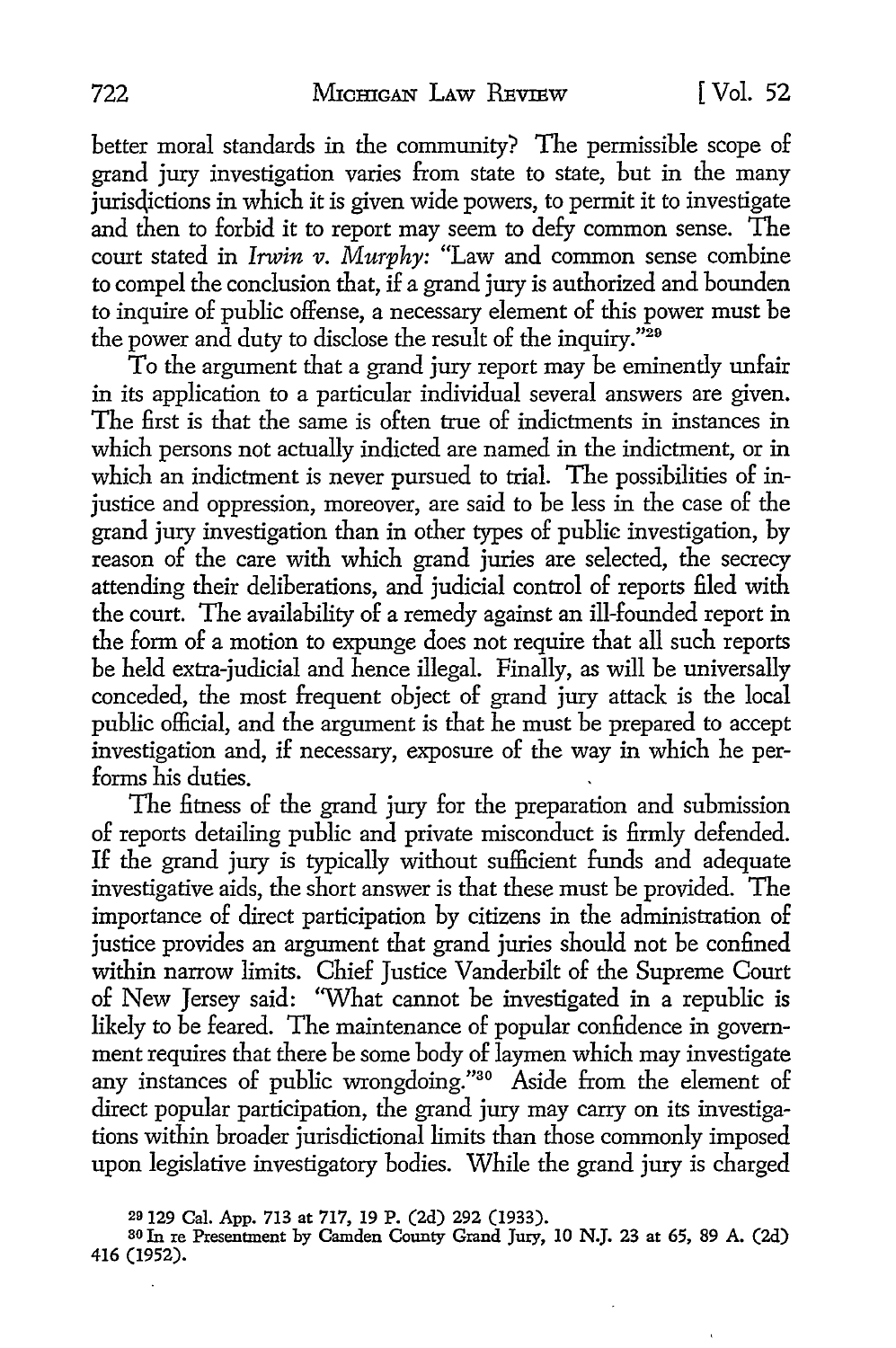with inquiry into all crimes committed within its territorial jurisdiction, other types of public investigating agencies face constant objections raising questions of constitutional scope or statutory construction. 31 The opportunities for obstructive tactics on the part of witnesses are very great. There is surely nothing inherent in the legal construction of the grand jury system, it is concluded, which prevents it from being a most effective organ in focusing public attention on conditions which demand amelioration.

#### IV

Judicial opinion on the legitimacy of the grand jury report divides sharply but a very considerable weight of authority in the state decisions supports the view that such reports exceed the powers of the grand jury and may upon proper motion be expunged from the court records.32 Where relief is sought in the form of a libel action, the courts have likewise tended *to* the position that reports of this nature are extra-judicial and hence not privileged.33 An examination of the New York decisions is particularly instructive, because of the comparatively large number of cases on the question and because both points of view are represented. The New York Code of Criminal Procedure authorizes grand juries *to* investigate public officials for willful misconduct in office, $34$  and it was principally on this basis that the appellate division in *Matter of Jones*<sup>35</sup> upheld a report in which Jones, a member of the county board of supervisors, was severely criticized. The majority of the court conceded: " ... if under the guise of a presentment the

SlDession and Cohen, "The Inquisitorial Functions of Grand Juries," 41 YALB L.J. 687 at 699 (1932), illustrate the point with citations to a number of New York and New Jersey cases, and point to one particular instance in which new legislation had to be passed before an investigation could continue.

<sup>82</sup>Supporting this view are In re Report of Grand Jury, 152 Md. 616, 137 A. 370 (1927); Ex parte Robinson, 231 Ala. 503, 165 S. 582 (1936); Bennett v. Kalamazoo Circuit Judge, 183 Mich. 200, 150 N.W. 141 (1914); State ex rel. Strong v. District Court of Ramsey County, 216 Minn. 345, 12 N.W. (2d) 766 (1944); Report of Grand Jury, 204 Wis. 409, 235 N.W. 789 (1931); In re Presentment of Superior Court, 14 N.J. Super. 542, 82 A. (2d) 496 (1951), upon which considerable doubt is cast by the opinion of the New Jersey Supreme Court in the subsequent case of In re Presentment by Camden County Grand Jury, 10 N.J. 23, 89 A. (2d) 416 (1952); State v. Bramlett, 166 S.C. 323, 164 S.E. 873 (1932). To the contrary see In re Report of Grand Jury, 152 Fla. 154, 11 S. (2d) 316 (1943); Owens v. State, (Fla. 1952) 59 S. (2d) 254, noted, 6 Umv. FLA. L. REv. 140 (1953).

33 Rector v. Smith, 11 Iowa 302 (1860); Poston v. Washington, A., & Mt. V. R. Co., 36 App. D.C. 359 (1911); Bennett v. Stockwell, 197 Mich. 50, 163 N.W. 482 (1917). *Contra:* O'Regan v. Schermerhorn, 25 N.J. Misc. 1, 50 A. (2d) 10 (1946); Irwin v. Murphy, 129 Cal. App. 713, 19 P. (2d) 292 (1933).

84 See note 9 supra.

35 101 App. Div. 55, 92 N.Y.S. 275 (1905).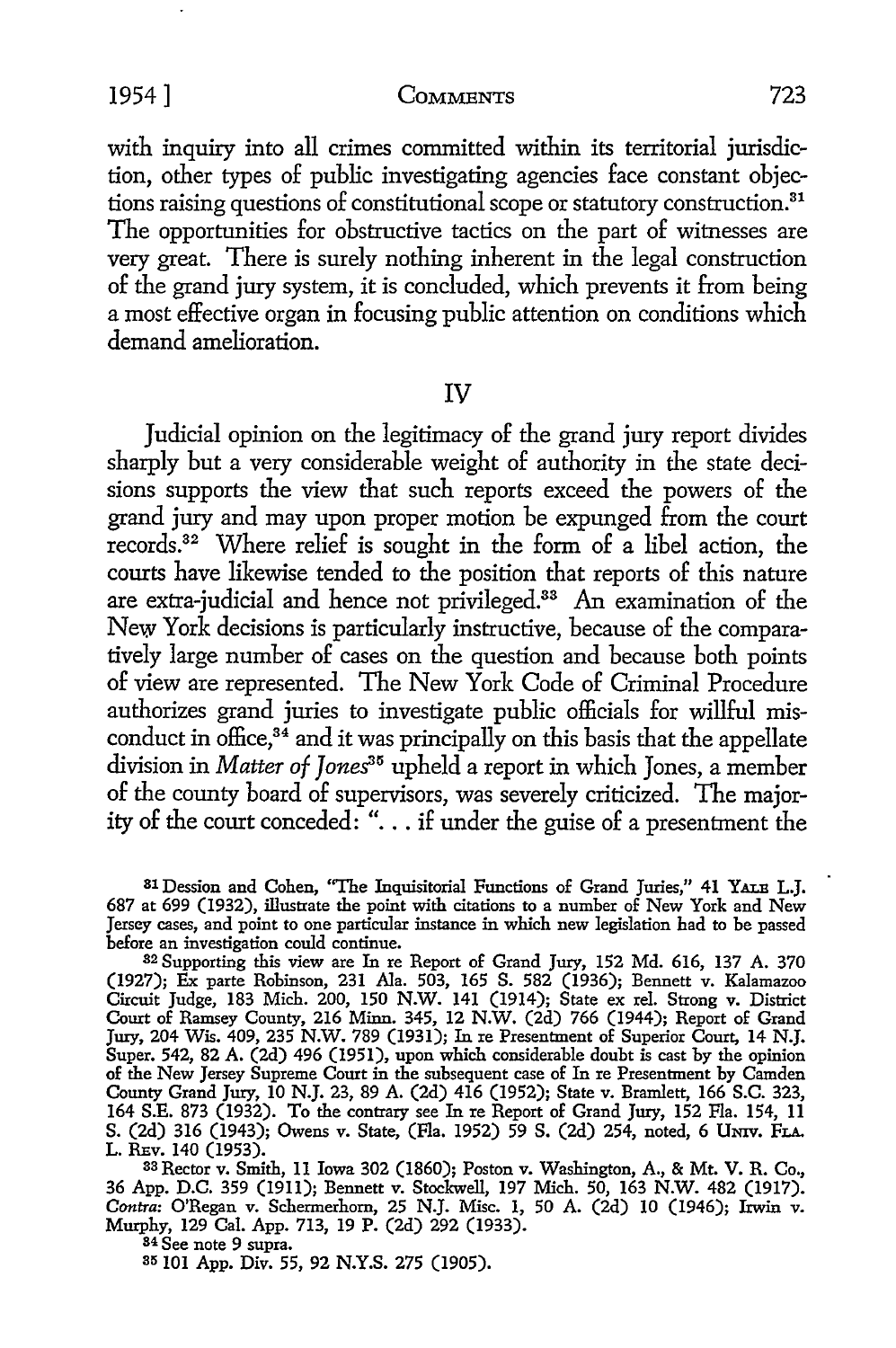grand jury simply accuse, thereby compelling the accused to stand mute, where the presentment would warrant an indictment so that the accused might answer, the presentment may be expunged.  $\ldots$ ."<sup>36</sup> The typical situation, however, is one in which the presentment (report) will not support an indictment. Later decisions in New York have not followed the *Jones* case,<sup>37</sup> with frequent reference being made rather to a dissent from that opinion. While there is some suggestion that a distinction may be made between the report concerning an official and a report criticizing a private citizen, it may be said that today neither type of report is likely to be received favorably in New York state courts.

While the bulk of the cases appear to form a fairly consistent pattern of majority and minority view, two additional and somewhat different approaches have found support in the decisions. The first of these is that whether or not a grand jury report should be expunged is a matter within the discretion of the lower court, generally the one initially receiving the report.<sup>38</sup> It is probable that in this view the discretion of the lower court is extremely broad.<sup>39</sup> The other position is that where the report was itself instigated at the behest of the individual who later seeks to have it expunged, relief will be denied.<sup>40</sup> This was the reasoning in *Hayslip v.* State,<sup>41</sup> where the court held that since the charges publicized by the petitioner had been the cause of the investigation, she could not complain when the resulting report recommended her dismissal from her teaching position. While the opinion professes to be following the majority view limiting the power of the grand jury, it may be argued that it marks a very wide departure from that view. The unsoundness of the result is ably exposed in a dissenting opinion, which points out that to deny relief just because a person is the one who initially supplied information to the grand jury would discourage the free flow of information from citizens to grand juries.

The question of the grand jury report has not often been litigated

36Jd. at 58.

89 See Ex parte Cook, 199 Ark 1187, 137 S.W. (2d) 248 (1940). 40 Matter of Knight, l 76 Misc. 635, 28 N.Y.S. (2d) 353 (194 I). 41 193 Tenn. 643, 249 S.W. (2d) 882 (1952).

<sup>37</sup>The New York authorities are extensive, and the overwhelming majority of the cases support the majority view denying the grand jury broad powers to issue reports. Among these are Matter of Wilcox, 153 Misc. 761, 276 N.Y.S. 117 (1934); Matter of Funston, 133 Misc. 620, 233 N.Y.S. 81 (1929); In re Woodbury, 155 N.Y.S. 851 (1915); Matter of Osborne, 68 Misc. 597, 125 N.Y.S. 313 (1910); In re Heffernan, 125 N.Y.S. 737 (1909); People v. McCabe, 148 Misc. 330, 226 N.Y.S. 363 (1933); Matter of Gardiner, 31 Misc. 364, 64 N.Y.S. 760 (1900); Application of Bar Assn. of Erie County, 182 Misc. 529, 47 N.Y.S. (2d) 213 (1944).

ss State ex rel. Lashly v. Wurdeman, (Mo. 1916) 187 S.W. 257; Ex parte Cook, 199 Ark. 1187, 137 S.W. (2d) 248 (1940).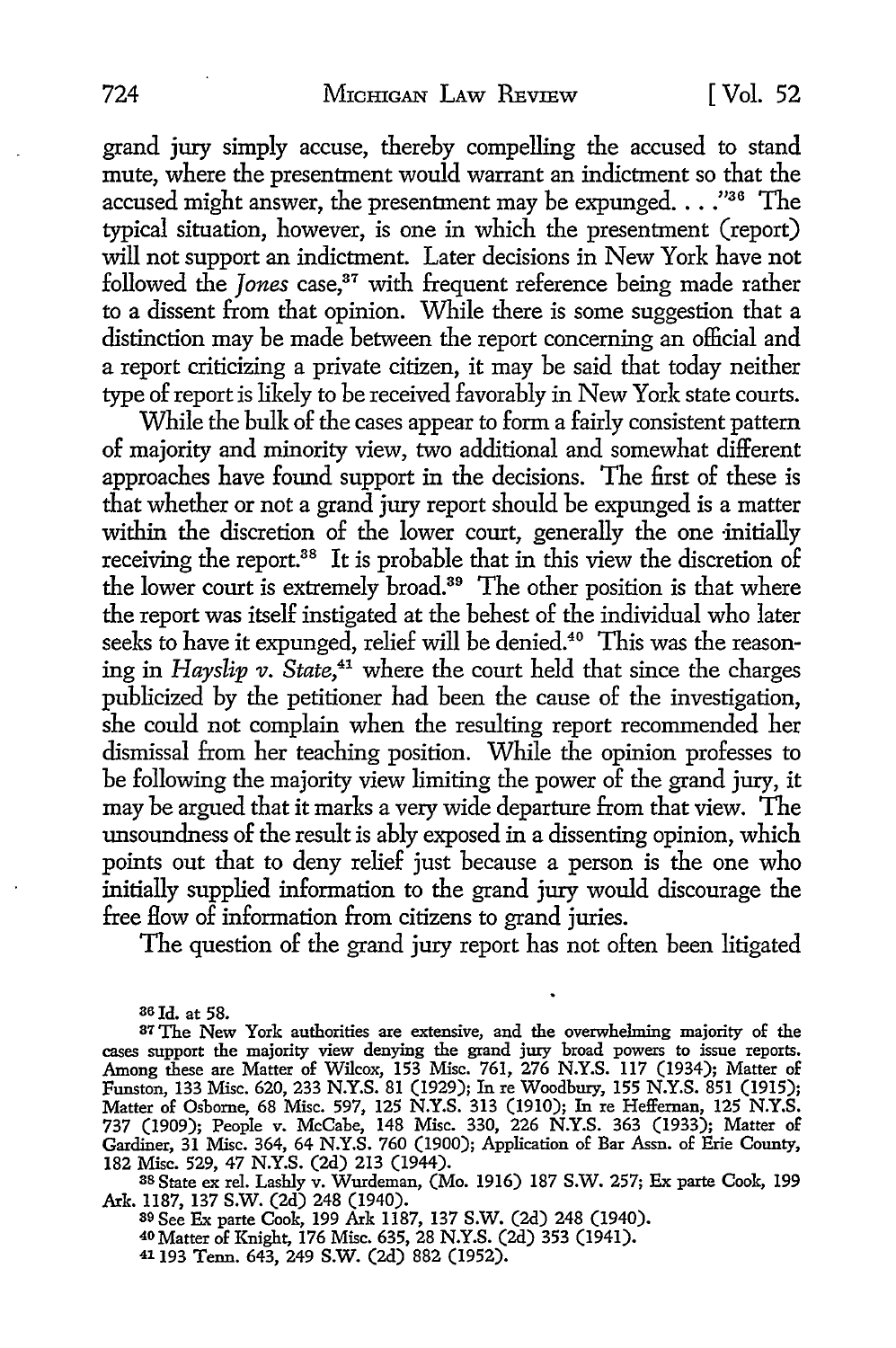in federal courts.<sup>42</sup> Such authority as exists accords with the majority position taken in the state courts, which restricts the scope of the grand jury's report. The commentaries on the propriety of the grand jury report reflect a division of opinion roughly similar *to* that of the courts, though if anything somewhat more heavily weighted in opposition *to*  the issuance of the reports.<sup>43</sup>

 $\overline{\mathbf{V}}$ 

It is concluded that a sound approach to the question of the grand jury report lies in preserving and strengthening the distinction between two types of report: the report in which individuals are named, and the report relating *to* general conditions in public institutions. It is apparent that this distinction is far from clear-cut. There may be the sharpest censure of an individual implicit in a report on general conditions which names no names. The one type of report shades imperceptibly into the other. But the law abounds in distinctions of this sort. Insistence that the grand jury report should be used under no circumstances does not seem to be good sense in view of the very great public interest and benefit *to* be derived from many reports. On the other hand, respect for individual rights and reputations demands that a grand jury which is not in a position *to* provide a trial of the personal accusations it makes should keep silent.

Judged by this standard, it would appear that the position taken by the court in *Application of United Electrical Workers* represents a better view than is evidenced by the result in *Hayslip v. State* and *In re Presentment by Camden County Grand Jury.44* In both of the latter

<sup>42</sup> In the Matter of the Report of the Grand Jury, 4 U.S.D.C. Hawaii 780 (1911), appears to be the only other federal case directly on the question in addition to Application of United Electrical, Radio & Machine Workers of America, (D.C. N.Y. 1953) 111 F. Supp. 858.

<sup>43</sup>24 AM.. Jun., Grand Jury §36, p. 859 (1939). Useful annotations showing the weight and distribution of authority are in 22 A.L.R. 1367 (1923), supplemented by 106 A.L.R. 1388 (1937). Writers expressing a preference for the majority view include: Dession and Cohen, ''The Inquisitorial Functions of Grand Juries," 41 YALB L.J. 687 (1932); Lawyer, "Should the Grand Jury System be Abolished?" 15 YALB L.J. 178 (1906); Medalie, "Grand Jury Investigations," 7 THE PANEL No. 1, p. 5 (1929); ORFIELD, CRIMINAL Procepure From Arrest to Appeal 146 (1947); Konowitz, ''The Grand Jury as an Investigating Body of Public Officials,'' 10 St. John's L. Rev. 219 (1936); Bowman, "Grand Jury Report Censuring an Individual but Not Indicting Him," 22 OKLA. B.A.J. 635 (1951). In opposition see Kidd, "Why Grand Jury's Power is a Menace to Organized Crime," 12 THE PANEL No. 3, p. 32 (1934). Indicating disapproval of the decision in Hayslip v. State: notes, 38 VA. L. REv. 950 (1952); 28 N.Y. UNIV. L. REv. 442 (1953).

<sup>44</sup> The facts of these cases are set forth in the text at notes 2, 4, 5, and 6 supra. It may be argued that the severe and detailed criticism of the management of the county jail made by the grand jury in the Camden case would inevitably have reHected upon the